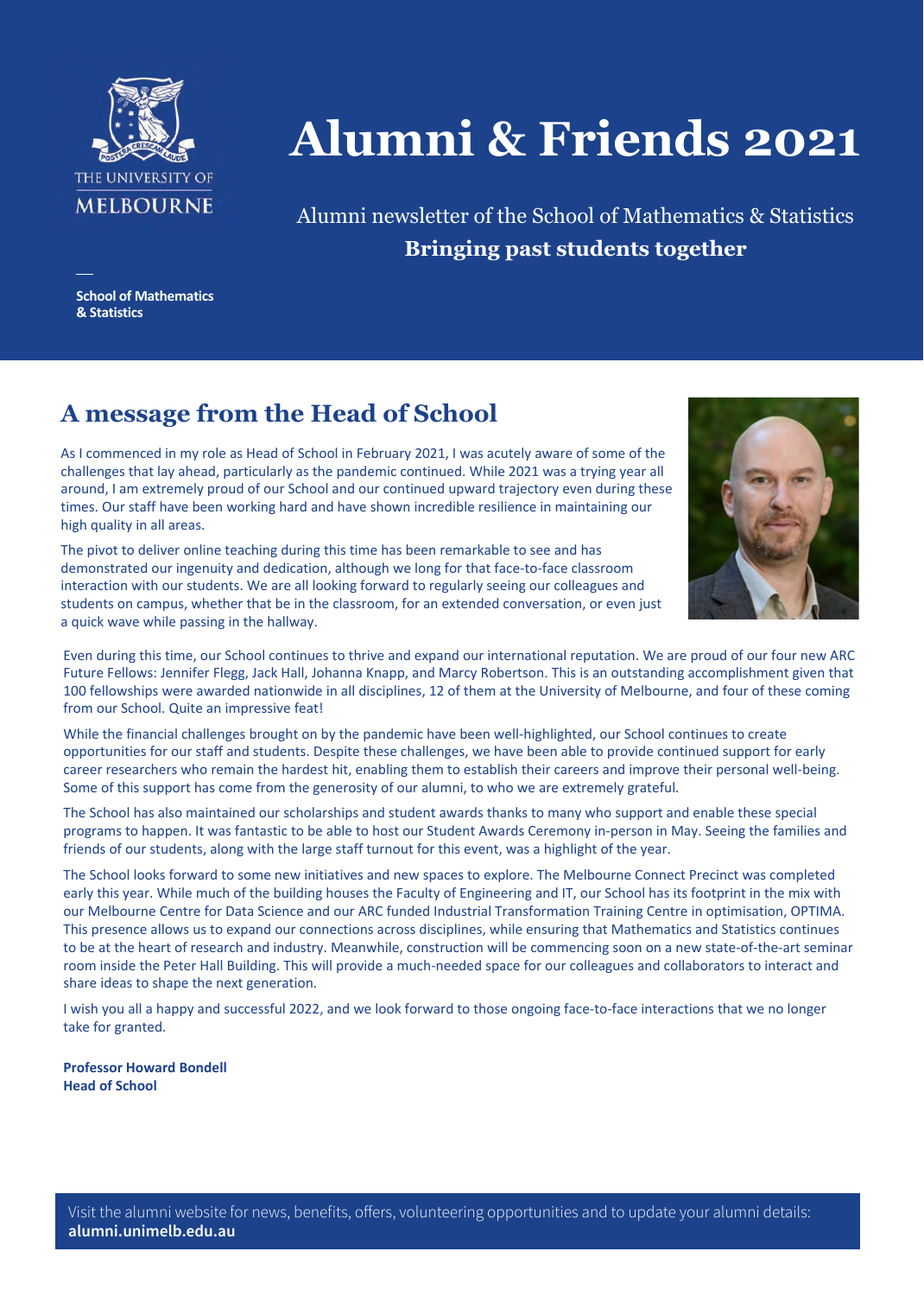# **Staff promotions and prizes**

Our staff continued to be recognised for their excellence through prizes and promotions in 2021.

#### **Promotions**

- Yao-ban Chan, Mario Kieburg and Matthew Tam have been promoted to Senior Lecturer (Level C).
- Alysson Costa, Nora Ganter, Charl Ras, David Ridout, Nathan Ross and Abd-Krim (Karim) Seghouane have been promoted to Associate Professor (Level D).
- Mark Holmes and Deborah King have been promoted to Professor (Level E).

#### **Prizes**

- Associate Professor Jennifer Flegg was awarded the inaugural Faculty of Science Women in Science Emerging Researcher award. The award recognises female researchers who have made outstanding contributions in the physical, health or biological sciences, are leaders of the future, and have engaged with outreach activities in the community.
- Professor Jan de Gier won the 2021 University of Melbourne Award for Excellence in a Priority Area.
- Professor James McCaw, Dr Christopher Baker and Dr James Walker were part of the University of Melbourne Epidemiological Modelling Team who won the 2021 University of Melbourne Award for Excellence in Engagement.
- Professor Kate Smith-Miles has been named as Melbourne Laureate Professor. Melbourne Laureate Professor appointments recognise exceptional academic distinction and performance and represent a significant honour.
- Professors Aleks Owczarek and Kari Vilonen have been named as Redmond Barry Distinguished Professors. Established in honour of Sir Redmond Barry's contribution as founder of the University, the title of Redmond Barry Distinguished Professor recognises outstanding leaders within the University's professoriate.
- Professor Aurore Delaigle has been elected as an associate member of the Royal Academy of Science, Letters and Fine Arts of Belgium, which is the learned society of science and arts of the French Community of Belgium.
- Professor Mark Holmes has been named Fellow of the Institute of Mathematical Statistics in recognition of his wide-ranging and creative research in theoretical and applied probability.

# **Research fellowships**

Associate Professor Jennifer Flegg, and Doctors Jack Hall, Johanna Knapp and Marcy Robertson have been awarded four-year Australian Research Council Future Fellowships.



#### **A/Prof Jennifer Flegg**

Jennifer's project aims to develop mathematical frameworks that integrate data from multiple sources to facilitate informed decisions in response to the threat of present and future infectious diseases.

The project will advance the tools for incorporating multiple data sources into models of infectious diseases, with a focus on antimalarial drug resistance – a major threat to malaria elimination.



#### **Dr Jack Hall**

Jack's project in algebraic geometry aims to develop a better understanding of the algebra underlying the sophisticated geometries that arise in the classification problems that are pervasive in mathematics and its applications to physics.

This new knowledge will then be applied to further elucidate the geometry of these spaces.



**Dr Johanna Knapp**

Johanna's project aims to study properties of extra dimensions in string theory to uncover new universal features that will have significant impact on string theory and mathematics.

Expected outcomes include answers to conceptual questions in string theory, new types of extra dimensions, and new methods to compute quantum corrections in string theory.



#### **Dr Marcy Robertson**

An operad is a mathematical tool for packaging the connection between discrete blocks of information.

Marcy's project aims to reimagine classical objects in geometry and topology as variations of infinity operads. This reimagining will enable new insights into key objects in algebraic number theory, representation theory and topological quantum field theories.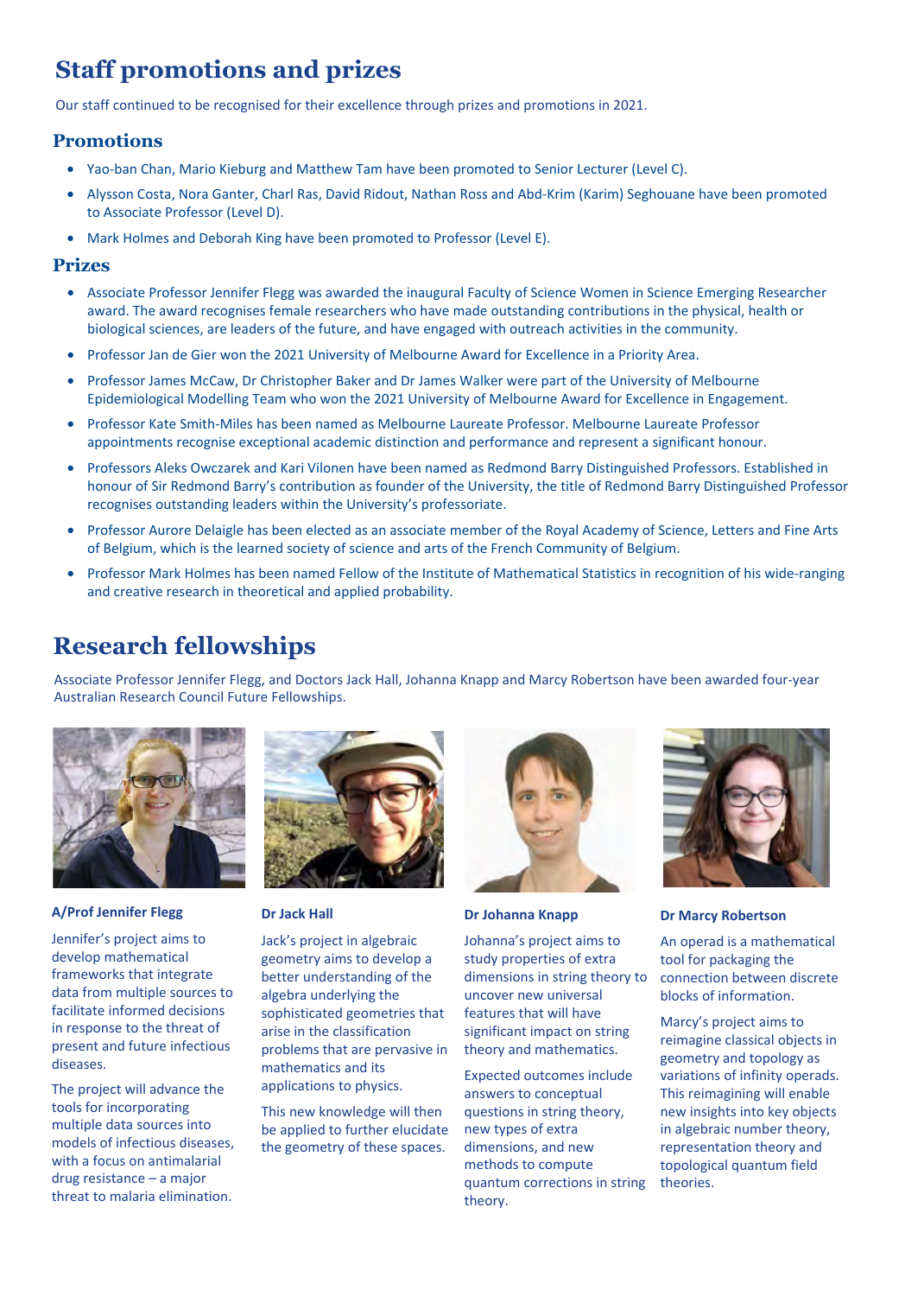# **Australian Academy of Science Fellows**





Professors John Sader and Gordon Smyth were elected as Fellows of the Australian Academy of Science in 2021.

John Sader developed pioneering measurement techniques that revolutionised the characterisation of materials using the Atomic Force Microscope (AFM). The Sader Method is an international standard for AFM force calibration as is the Sader-Jarvis Method for atomically resolved AFM force measurements. These methods appear in textbooks and are used in commercial instruments. He has also made important contributions in the areas of nano-mechanics, plasmonics, rarefied gas dynamics and fluid-structure interactions ranging from nano to macro scales.

Gordon Smyth is joint Bioinformatics Division Head at the Walter and Eliza Hall Institute and has an honorary appointment in our School. Gordon is well known for his work on statistical computing and statistical modelling. He has made influential contributions to the analysis of genomic data, especially to linear modelling and empirical Bayes methods for the analysis of gene expression experiments. Together with collaborators, he has used genomic data to make important discoveries of relevance to breast cancer, malaria and other diseases.

## **New professor: Mark Holmes**



Mark Holmes received his PhD from the University of British Columbia in 2005. He spent 2 years as a postdoctoral researcher in the Netherlands before taking up a position in the statistics department at the University of Auckland in 2007. After a decade in Auckland, during which he received research awards from both the NZ Mathematical Society and the NZ Statistical Association, Mark joined the University of Melbourne in 2017 as an ARC Future Fellow (and Associate Professor). Mark was named as a Fellow of the Institute of Mathematical Statistics in 2021.

Mark's research interests include a diverse range of topics related to probability and random processes. Among his publications are articles in some of the top journals in probability theory, applied probability, mathematical physics, and combinatorics.

He is known for his creativity, and has made important contributions in several areas of probability theory, including: high dimensional lattice models and their scaling limits (with v.d. Hofstad, Perkins, and others); reinforcement processes (with Kleptsyn and others); and random walks and random media (with Salisbury and others).

Mark is known as an engaging teacher and he particularly enjoys tormenting his students via counterintuitive probability problems. In various stages of life Mark has enjoyed soccer, tennis, cycling, guitar, singing, travelling, and more. He did not enjoy bungee jumping. Currently he likes to do many activities with his daughter Delta, including Purple Dragon martial arts.

## **New professor: Deborah King**



Deb King began her university studies in 1985 at La Trobe University, receiving the David Myers Medal in 1988 for her Honours degree. She completed a PhD at La Trobe University in 1998 and started an ARC postdoctoral research fellowship in 2000, working in dynamical systems and topological dynamics. For the last ten years, her research has focussed on tertiary mathematics education.

In 2002, she moved to the University of Melbourne to take up a position as a tutor in the Mathematics and Statistics Learning Centre (MSLC) and was Director of the MSLC from 2008-2013. Together with Peter Forrester, Deb introduced active learning white board tutorials to first- and second-year subjects in the School.

Deb was promoted to Senior Lecturer in 2012 and Associate Professor in 2015. She has undertaken various leadership positions such as Director of Teaching for the School and has been Director of the Bachelor Science since 2019. Deb has been a passionate teacher of mathematics for over two decades. Her teaching expertise has primarily been developed in large undergraduate classes, but she has also been involved in teacher training both nationally and internationally. Deb is the recipient of three teaching awards, including a National Citation for Outstanding Contributions to Student Learning, and the David White Award for Teaching Excellence at the University of Melbourne, both in 2016.

Deb has led numerous OLT projects addressing key issues including tertiary mathematics education, the management and organisation of large teaching programs and professional development. In 2012, she established a national network of tertiary mathematics educators, FYiMaths. In 2015, she was Chair of the newly formed AustMS Mathematics Education Special Interest Group. Deb has made University-wide contributions to teaching and learning through her roles as Associate Dean (Undergraduate Programs) and Director of the Bachelor of Science.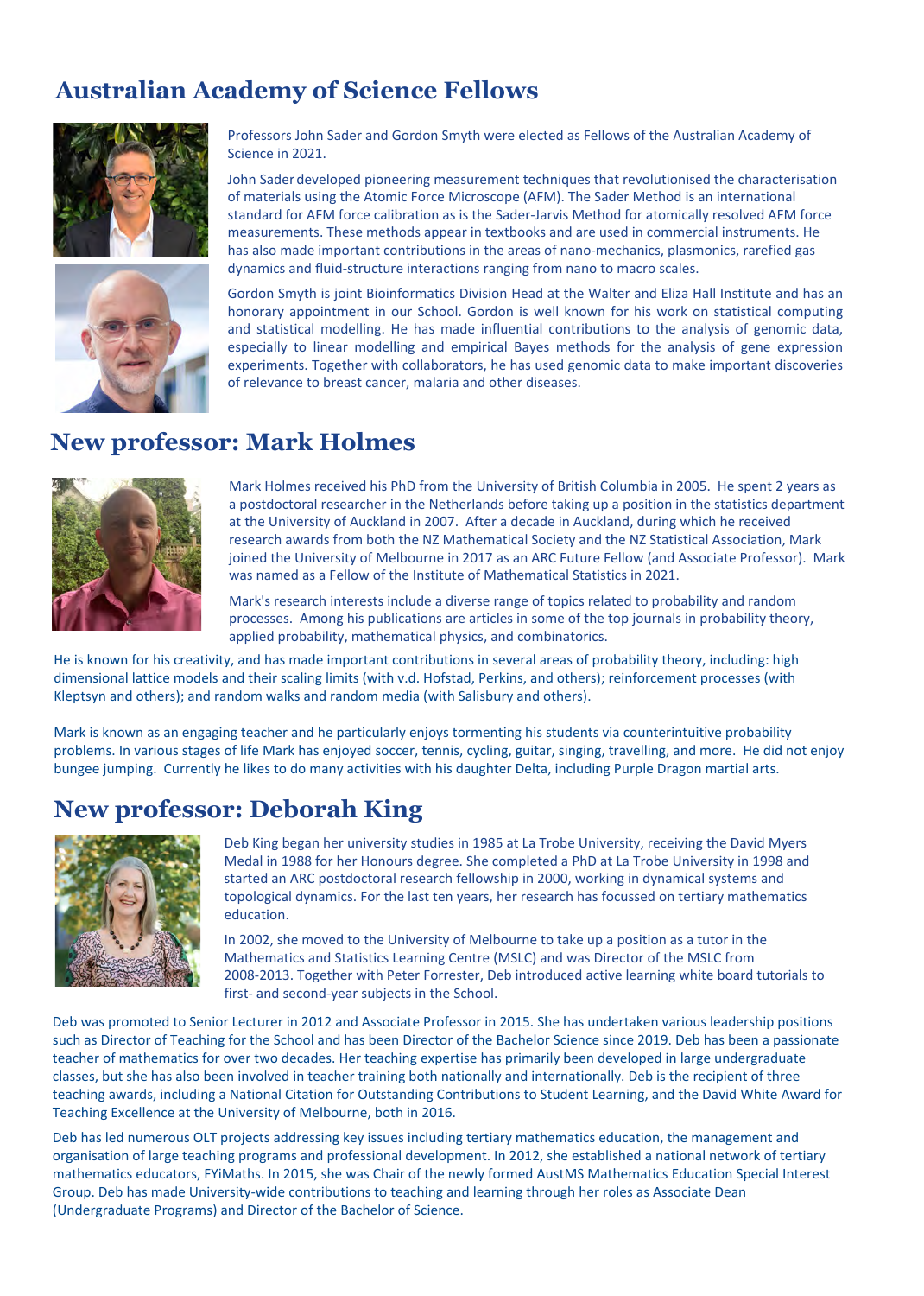## **Obituaries**

#### **Professor Edmund Crampin**



It is with great sadness that we report the passing of our colleague and friend Edmund Crampin on 15th May 2021 after collapsing on a bike ride with his close friend and colleague James McCaw.

Edmund graduated with a BSc (Hons) in Physics from Imperial College London in 1996, and a PhD in Applied Mathematics at the University of Oxford in 2000, where he subsequently held a Junior Research Fellowship and a Wellcome Trust Research Fellowship. Edmund moved to the University of Auckland in 2003 to lead a research group at the Auckland Bioengineering Institute and was promoted to Senior Lecturer and then Associate Professor.

In 2013, Edmund moved to Australia and the University of Melbourne to take up the position of Rowden White Chair of Systems Biology, an appointment held jointly between the Schools of Mathematics and Statistics, Chemical and Biomedical Engineering and Medicine.

Edmund was elected as a Fellow of the Royal Society of Biology in March 2021. Edmund was Director of the Systems Biology Laboratory, which is home to an interdisciplinary team of researchers developing mathematical and computational approaches to investigate the molecular networks and biophysical mechanisms underlying complex human diseases.

Some of Edmund's research achievements include the development of energy-based approaches to modelling in systems and synthetic biology; mathematical modelling of heart cells to understand the development of heart disease; measurement and modelling of nanoparticle-cell interactions for nanomedicine; and the development of computational approaches to study the network of genetic interactions underlying breast and skin cancers.

Edmund was a deeply respected member of the school and the wider university community, who will be remembered as a kind and generous colleague, friend and supervisor.

Outside of work, Edmund was a dedicated partner and father, and an accomplished musician and singer (skills for which his young children adored him). He enjoyed cycling and spending time with his family and friends in the outdoors. Edmund is survived by his partner Annalisa and his two children Audrey and Perry.

#### **Dr Richard Brak**



It is with great sadness that we report the passing of our colleague and friend Richard Brak on 15th September 2021 after a long illness.

Richard was born on 2nd January 1961 in Johannesburg, South Africa. He obtained a Bachelor of Arts from St Anne's College, Oxford and a PhD from King's College, London in mathematical physics. In 1986, Richard started a postdoctoral fellowship at Oxford University. He moved to Australia in 1989 to join the University of Melbourne as a Lecturer and was promoted to Senior Lecturer.

Richard's research expertise was in discrete mathematics and mathematical physics. In particular, he worked on enumerative combinatorics, statistical mechanics, stochastic processes, critical phenomena (phase transitions), Markov processes, combinatorics, orthogonal functions and polynomials, polymers, and modelling of biological systems.

Richard contributed to the school in many ways such as chairing the IT Committee, developing new subjects, lecture allocations, conference organisation, and designing posters, research group logos and the student prize board.

Richard was well known as a deeply caring and supportive supervisor of students; a patient, encouraging and committed teacher and lecturer who showed a great passion for his subject; and a kind and helpful friend and colleague. His colleagues and students will long cherish his memory.

Outside of work Richard enjoyed walking holidays with family and friends, nature photography, classical Greek archaeology and working on archaeological digs, visiting volcanoes and glaciers, science fiction, computers and all things technology. Richard is survived by his wife Rachel and his two children Joseph and Samuel.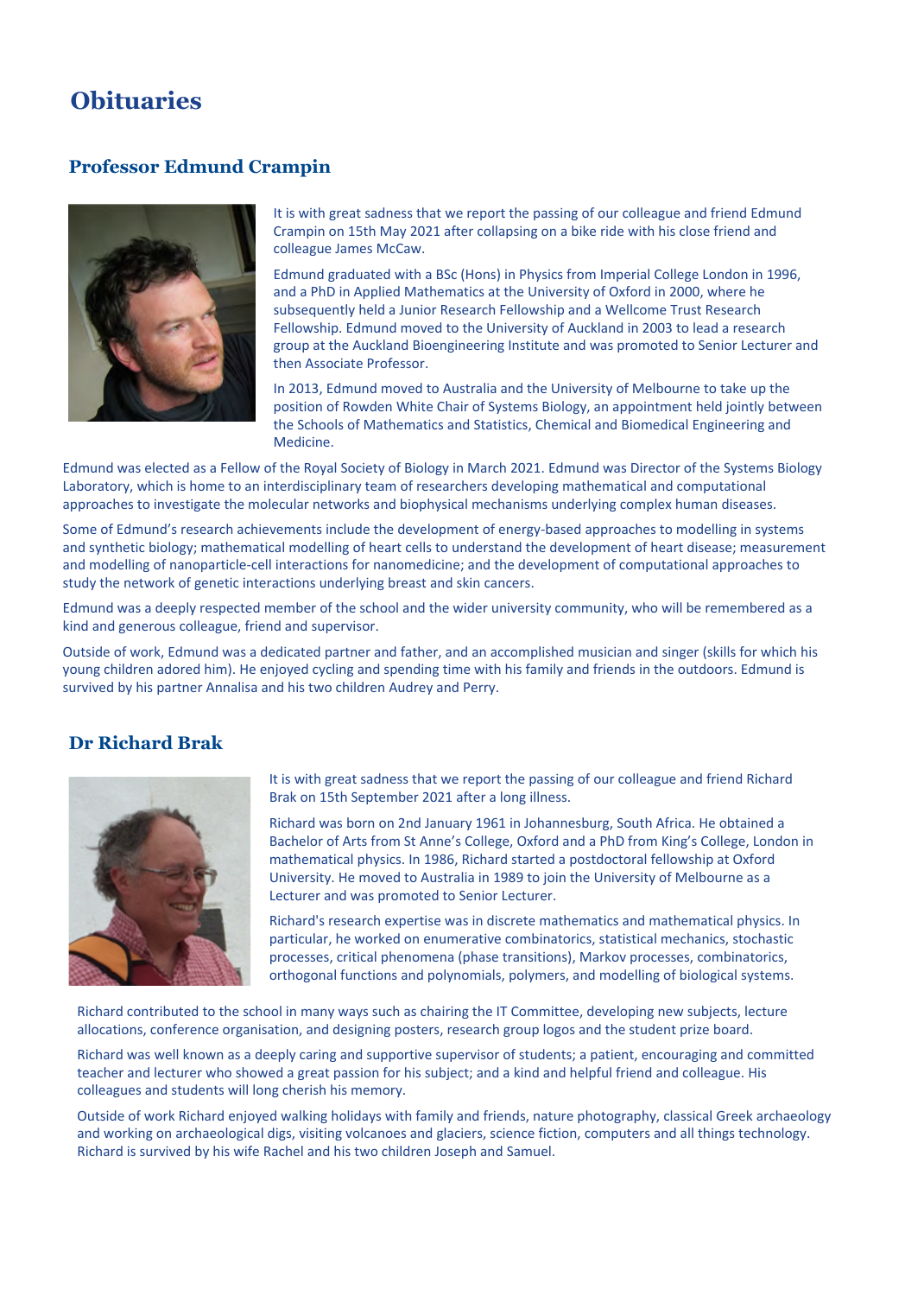# **Retiring staff members**

In 2021, the School farewelled three staff members Professor Barry Hughes (retired in May), Professor David Balding (retired in June) and Dr John Banks (retired in December).

#### **Professor Barry Hughes**



Barry started his tertiary studies in mathematics at the University of Queensland. He completed a PhD in applied mathematics at the Australian National University, working on applications of continuum mechanics in colloid and interface science. He spent several years on the post-doctoral circuit in the USA, working on problems related to physics and chemical engineering at the Universities of Rochester, Maryland and Minnesota.

He returned to Australia as a Queen Elizabeth II Fellow at the Australian National University but resigned to take up a lectureship in mathematics at the Royal Military College, Duntroon. In 1986 Barry moved to the University of Melbourne as lecturer in the then Department of Mathematics. During his career at Melbourne, Barry taught many different subjects, but his greatest loves were Accelerated Mathematics 2, which he taught from 2008 to 2020, Integral Transforms and Asymptotics, and Complex Analysis.

Barry always lived out his educational philosophy that teaching mathematics is a performance art, that correct conceptual understanding is essential for mathematical growth, and that contributing to the intellectual formation of young adults is a tremendous privilege.

Much of Barry's research has involved probabilistic aspects of mathematical modelling and in the past two decades his work became increasingly related to problems in biology and medicine. He enjoyed a lengthy collaboration with Professor Kerry Landman, with whom he co-authored 35 research papers and co-supervised five MSc students and five PhD students, but also richly enjoyed collaborations within researchers from a wide range of disciplines. His two-volume book Random Walks and Random Environments (Oxford University Press 1995, 1996) is widely cited.

Barry has served as Head of Department and, as he puts it, was "always the humble servant of the Academic Board", chairing its Selection Procedures Committee for ten years and making a nuisance of himself in committees and forums to save staff and students from the ill effects of silly ideas.

Barry continues his association with the School as an Emeritus Professor and hopes one day to complete a weighty treatise on complex analysis and its applications, on which he has already been working for far too long.

#### **Professor David Balding**



David **s**tudied Mathematics at Newcastle (NSW) where he was guided by Tony Guttmann towards a PhD to study stochastic processes at Oxford. After Oxford, he undertook a lectureship in London under the patronage of Peter Donnelly, working in the exciting field of mathematical genetics as the genomics revolution was building up. After seven years in London, David was promoted to Professor at the University of Reading, and five years later returned to London, at Imperial College and then University College.

After nearly 30 years in the UK, he returned to Australia in 2014, where he has been Professor of Statistical Genetics in both BioSciences and Mathematics & Statistics. He was the founding Director of Melbourne Integrative Genomics, where he played a key role in recruiting outstanding colleagues: Drs Heejung Shim, Yao-ban Chan and Damjan Vukcevic, and A/Prof Kim-Anh Le Cao (Maths & Statistics), plus Professors Stephen Leslie and Michael Stumpf (joint with BioSciences), Dr Irene Gallego Romero (BioSciences) and A/Prof Agus Salim (joint with MSPGH).

David was made a Fellow of the Australian Academy of Science in 2019, and now chairs a committee assessing new candidates for Fellowship. He organised a meeting on forensic science jointly sponsored by the Academies of Science and Law, which led to the Academy of Science increasing its role in issues related to science in courts.

Regarding plans for retirement, he says: "I've celebrated retirement by working from morning till evening most days, and have submitted papers that had been languishing on my desk: on estimating coancestry coefficients among individuals and populations within a hierarchical structure, on estimating the distribution of heritability in the human genome and how it varies with known properties of the genetic variants, and on methodology for genetic association studies in bacteria."

David plans to start winding down, but not yet. He continues to supervise postdocs and PhD students, he remains Section Editor for Methods at PLOS Genetics, and will be 2022 President of the International Genetic Epidemiology Society. He has booked some cycling trips, the highlight a week-long bike tour of Central Australia: Alice Springs, Kings Canyon and Uluru.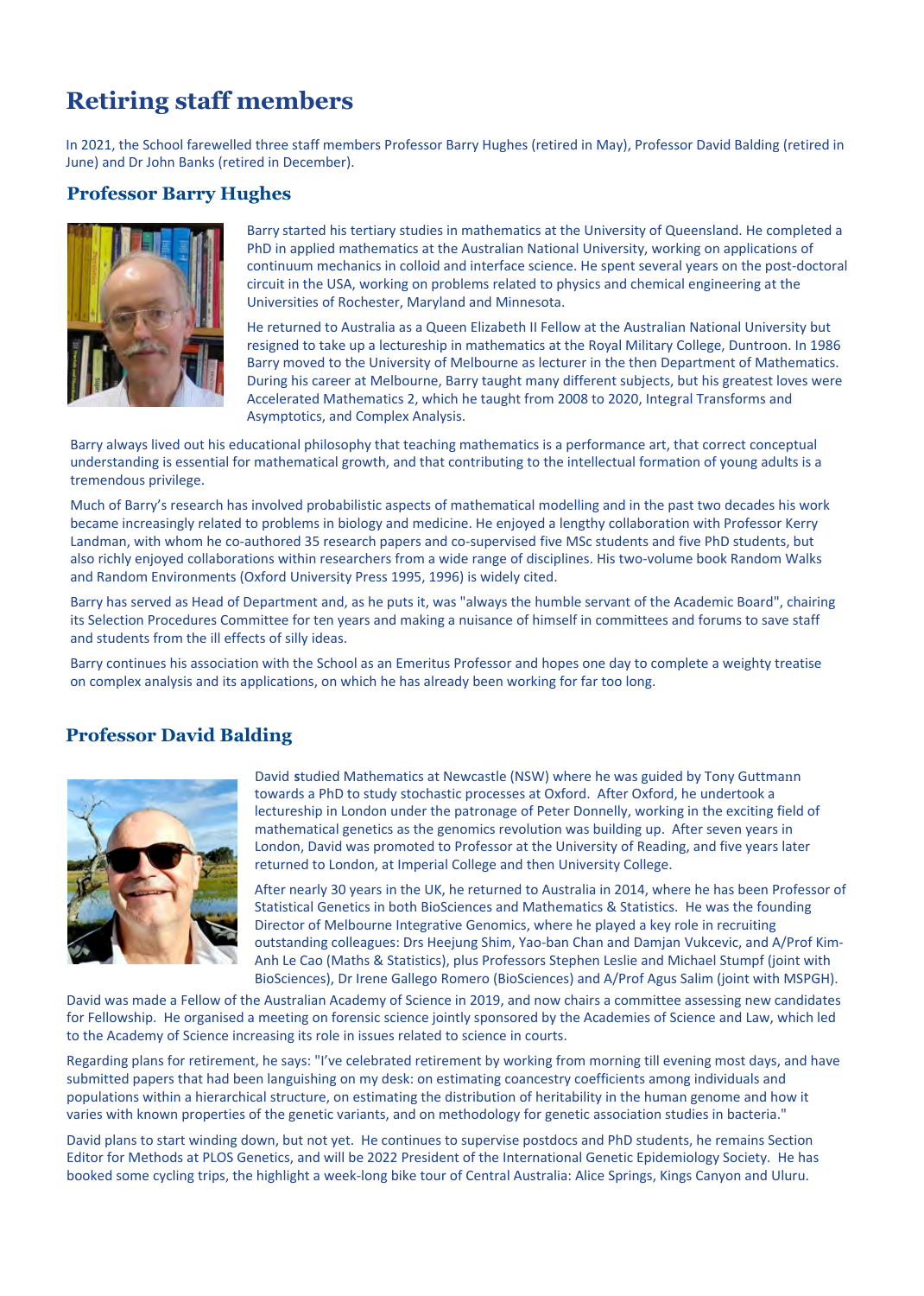#### **Dr John Banks**





John Banks left Rosebud High School at the end of Year 10 (Form IV in those days) in 1972 and completed an apprenticeship in Carpentry and Joinery (no, he doesn't want to help with your home renovations after retirement). He subsequently worked in the building industry.

After a few years, some friends suggested that he might enjoy university study. At that time, universities offered various entry programs for people without standard entry qualifications and John started an Arts degree at La Trobe University in 1981 under one of these schemes, fully intending to change the world. He became distracted from that objective, however, having enrolled in a first-year mathematics subject and ended up co-majoring in Sociology and Mathematics, completing an Arts degree in 1983.

After a few attempts to avoid the inevitable, he completed a mathematics PhD during 1990 to 1994 in the field of topological dynamics, under the supervision of Dr. Arthur Jones.

He took up a position as Associate Lecturer (Tutor) at La Trobe and was promoted to Lecturer in 2002. During this period, he continued his research in topological dynamics, but took a more active interest in teaching.

In 2014, he took up the role of Academic Manager of the Mathematics and Statistics Learning Centre. At that time, several staff were on the path to retirement, so his priority was to build a strong team to carry the work of the MSLC forward in future years. The success of this endeavour has been amply demonstrated by the magnificent response by the MSLC in adapting to online teaching and assessment in the past two years.

John has enjoyed a range of activities outside of work, including musical performance and composition, skiing (both cross country and alpine).

He fully intends to devote way more time to these things in retirement. He might even have time to explore some additional areas of mathematics. Travel plans are on the agenda too. John also looks forward to an ongoing association with the school in an honorary capacity and is particularly interested in the MSLC's NextGen tutorial rooms project.

#### **Mathematics and statistics outreach**



During 2021 the outreach team continued to deliver virtual programs aimed at increasing student engagement and participation in Mathematics and Statistics. The Research Competition for school students in years 5 to 12 attracted entries from hundreds of students and schools across Australia. Sixteen teams were selected to participate in a virtual Finals Presentation. The finalist teams came from Victoria, New South Wales, Queensland and Northern Territory. In 2022 the competition will expand again by opening it up to students from New Zealand.

Outreach also continued to run the Micro Mathematicians programs virtually. These selective school holiday and after-school programs for highly able students in years 5 to 10 have become extremely popular. The outreach team are now working on new ideas on how to accommodate the growing demand for extension programs and activities.

Outreach are continuing to grow our suite of offerings. A new Enrichment Series for students studying VCE mathematics (or their state equivalent) began in October. These seminars are aimed at demonstrating that mathematics and statistics are not only creative and engaging but are essential as they underpin the society and world in which we live. So far there have been three interactive virtual seminars. In future, it is hoped that these will be able to run in dual mode, both on campus and on Zoom, to allow students from regional areas and other states to participate.

The above are just some of the programs we run to help strengthen school student engagement in mathematics and statistics and to demonstrate how studying maths and statistics can help to equip students with important skills for their future careers.

If you would like to be involved in outreach, by giving a presentation or providing a career profile or have an activity for us, please contact ms-outreach@unimelb.edu.au. We would love to hear from you.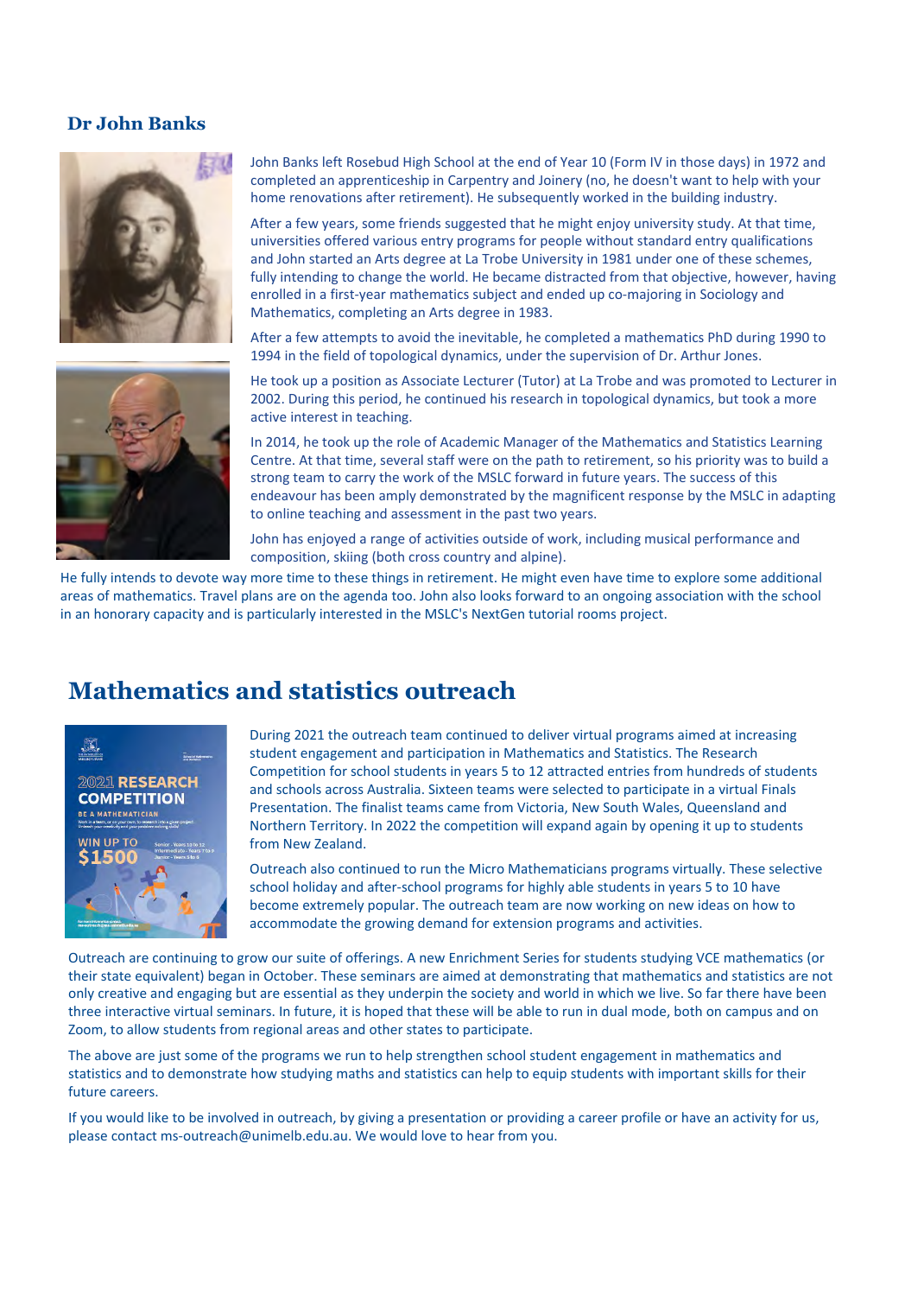# **OPTIMA**

Optimisation is the mathematics of decision-making. In today's fast-paced world there is a growing need for advanced decisionmaking tools to support industry to enhance global competitiveness by reducing financial and environmental costs while improving efficiency, quality, and agility. Such decisions typically involve finding the optimal combination of thousands of variables, with constraints on their permissible values, to simultaneously satisfy several conflicting objectives. Finding optimal solutions is impractical using trial-and-error enumeration methods, even for the fastest computers. However, smart mathematical techniques can help eliminate the parts of the huge search space where optimal solutions provably do not exist, allowing computing resources to be used more efficiently to explore the most promising regions.

A recent [public lecture](https://www.youtube.com/watch?v=jdcCtOp80jY) by Professor Kate Smith-Miles and Dr. Alison Harcourt AO provided an introduction to the field of optimisation, and some of the breakthrough advances – including the branch-and-bound method pioneered by Alison and her collaborator Ailsa Land in 1960 – that laid the foundations for the optimisation software used to tackle today's large-scale industrial optimisation problems.

Despite such advances though, there are still barriers to industry uptake. To tackle this, the School of Mathematics and Statistics is leading a new \$8m interdisciplinary centre to support industrial transformation through increased uptake of trusted and sophisticated optimisation technologies. Officially commencing in September 2021, the ARC Training Centre in Optimisation Technologies, Integrated Methodologies, and Applications (OPTIMA) aims to advance an industry-ready optimisation toolkit, while training a new generation of industry practitioners, and over 120 young researchers who will vanguard a highly skilled workforce of change agents for industrial transformation over the next five years.



OPTIMA is a partnership between the University of Melbourne, Monash University, three international universities, and 11 industry partners spanning the manufacturing, energy resources, and critical infrastructure sectors. Partners include Boeing Aerostructures Australia, AGL Energy, South East Water, MECCA, Future Fibre Technologies, AusNet Services and Melbourne Water.

With problems as diverse as aircraft design, optimising renewable energy generation, and balancing water dispatch to consumers while protecting the habitat of animal species in rivers, OPTIMA will be delivering tailored commercial outcomes for industry partners, while simultaneously advancing optimisation techniques for broader impact via PhD projects.

OPTIMA is headquartered at the new Melbourne Connect building, and is led by Melbourne Laureate Professor Kate Smith-Miles (University of Melbourne) as the Centre Director, supported by Professor Peter Stuckey (Monash University) as Deputy Director. An additional 16 chief investigators across Melbourne and Monash Universities ensure OPTIMA's expertise spans the many fields that contribute to optimisation technologies: mathematics, statistics, computer science, economics and engineering.

The School of Mathematics and Statistics has a long tradition of teaching operations research and optimisation techniques, and is delighted to be offering this pathway to industrial impact for our students and academics.

#### **Public lecture**





*Left: Dual half 120-cell and 600-cell designed jointly with Saul Schleimer Right: Henry Segerman by James Glossop*

In March 2021, the School hosted a public lecture via Zoom entitled 'Artistic Mathematics: Truth & Beauty', by Dr Henry Segerman. The talk was well attended and was streamed live into several secondary school classrooms.

Henry was a former research fellow in our School and is now an Associate Professor at Oklahoma State University.

Henry talked about his work in mathematical visualisation: making accurate, effective, and beautiful pictures, models, and experiences of mathematical concepts. He discussed what it is that makes a visualisation compelling, and showed many examples in 3D printing, as well as some work in virtual reality and spherical video.